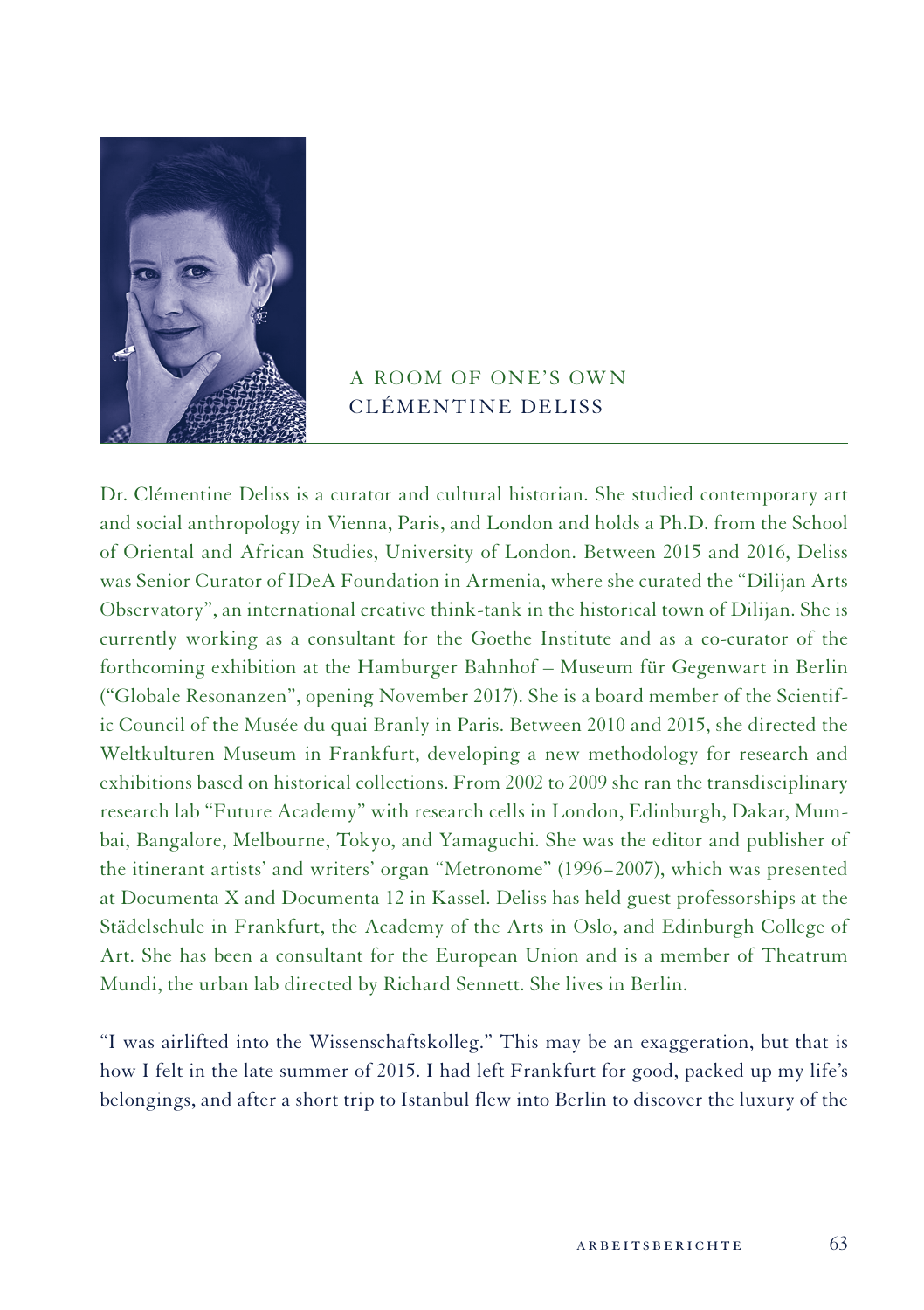"Remise", a bungalow in the leafy gardens of the White Villa. There, awaiting me, was an excellent bottle of Bordeaux, select food in the fridge and a warm and welcoming environment. I will never forget the sense of recognition and trust conveyed to me by this invitation. As a curator, I had organised many residencies and think tanks since 1998. This was the first time that I could benefit from one of these retreats myself. During the next six months I was to write a book about the methodology I had implemented over five years as director of the Weltkulturen Museum in Frankfurt.

On the advice of a friend from Paris, I began reading Virginia Woolf's *A Room of One's Own*, drawing up plans for the book to be written over the course of the next six months. In the first pages of this remarkable extended essay, Woolf writes, "At any rate, when a subject is highly controversial – and any question about sex is that [please read ethnography here, CD] – one cannot hope to tell the truth. One can only show how one came to hold whatever opinion one does hold." That was my objective: to write about the subjectivity of ethnographic research, its relation to advanced art practice and the controversies surrounding current museology.

As those memorable days in early autumn passed by, I adapted to the structure of the Wissenschaftskolleg with its weekly seminars, lunches and raucous Thursday dinners. I built a framework for myself, characterised by physical discipline and intellectual freedom. I enjoyed the Tuesday seminars, avidly waiting for those moments when the speaker's content impacted on the construction of my own thoughts.

We were a highly heterogeneous group, consisting of historians, biologists, philosophers, psychologists, composers and writers. From the first presentation, I was fascinated by the modalities of address employed by those different and brilliant minds from the sciences and the humanities. The question always came back to how best to engineer communication *between* our fields. Could we engage with a form of signal scrambling and create synthetic alliances? What would it take to recognise the limits of our independence as thinkers or researchers and would this process help us to collaborate more successfully? Would researchers be able to travel beyond the specialisms of their own professional discourse and speak to one another? How many of us would be actually willing to exchange ideas, formulae and even unfinished blueprints? The potential for interdisciplinary experimentation at the Wissenschaftskolleg was huge, but would it be embarked upon?

As I listened to the biologists speak about animal behaviour, the historians analyse 19th-century Russian law and the linguists deconstruct the minutiae of communication, I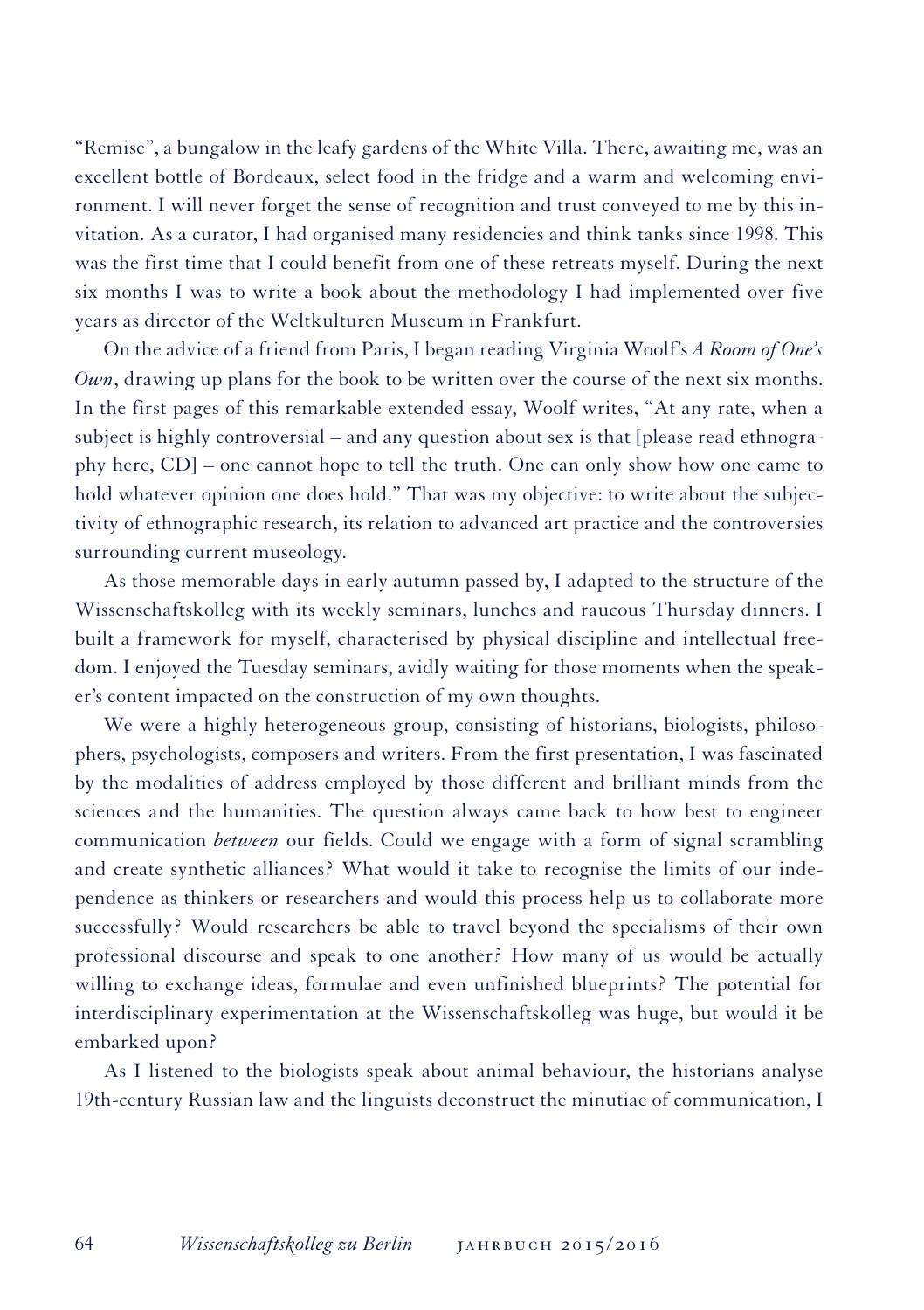wondered whether this dialogical platform might not require a specific *mise-en-scène*. I began to note the differing registers of rhetorical presentation. Sometimes it was possible to penetrate an alien discourse, other times it would remain lodged in a parallel, distant code. Did the problem of cross-pollination lie in speech forms (or polemically speaking, jargon), in the specificity of individual thematics or might it be that differences in methodologies of research were rarely used as departure points from which to articulate a new, hybrid conversation?

I believe that to engage in an interdisciplinary situation, one has to problematize the actual tropes of dialogical encounter and open up the gates to what remains vulnerable and unresolved. A historian who reproduces a lecture written for the university context may lose the potential for heterodoxy if he or she is not willing to manipulate a form of intermediary language. What is needed is a revelatory technique, something that successfully transmits the subjectivity contained within each person's research and, through this tangent, communicates different know-hows.

Between these moments of reflection, I came back to my book-writing. I used my notes written during the five years of my directorship of the Weltkulturen Museum in Frankfurt to reconstruct a diary, to remember initial thoughts and tap into side lines that had nurtured the development of this new methodology. Bicephalous is a strange term perhaps, but it corresponds to my background, educated both in contemporary art practice and social anthropology. In effect, I had fought to connect the two for many years, eventually abandoning anthropology because of its predominantly text-based representation and returning to work with artists. Through this book I wanted to come to terms with this dual education, unearthing parts of my Ph.D. research from the mid-1980s in which I had sought to connect the experimentation of a wild group of proto-anthropologists in Paris in the 1920s with the dissident surrealist crowd that fuelled artistic discourse at the time. This same attempt to marry ethnographic concerns with research in advanced art practice was the foundation of my work in Frankfurt between 2010 and 2015. I decided that the book to be written at the Wissenschaftskolleg would be a work on detail that tried to capture decisions made and dialogues engendered, from how to re-think the anthropological library in the museum, to setting up residencies in museums, opening studios and seminar spaces in areas usually used for exhibitions and, above all, instituting a laboratory for interdisciplinary investigations.

Whilst I wrote hard and long, I was not able to complete the book in six months. I tried to cover all the ground, but needed to secure my future and embark on a new curatorial